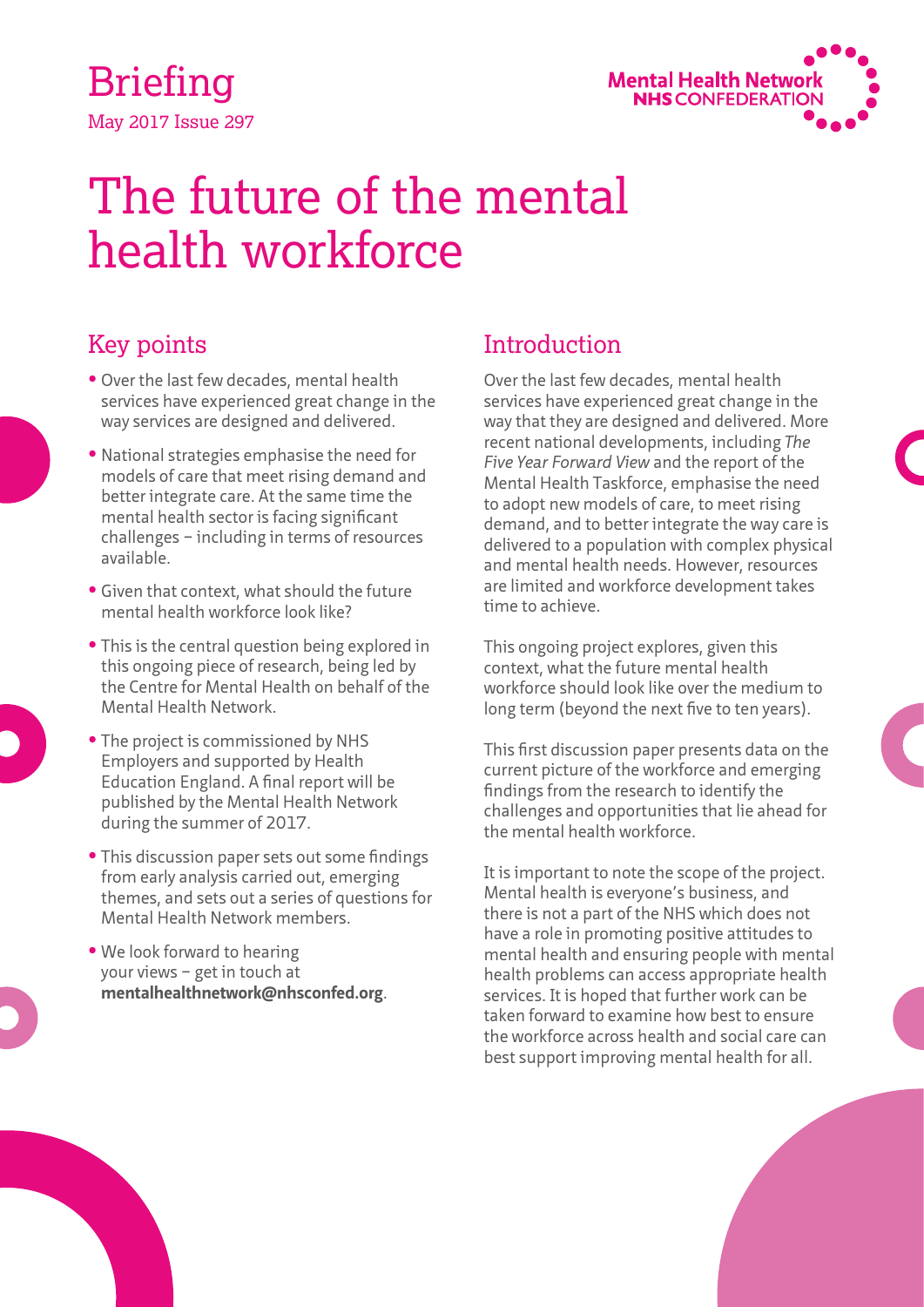Given the time and resource available, this project focuses on the workforce working in secondary mental health services – whether they are employed by the statutory, commercial or not-for-profit sector. The scope of this report focusses on mental health services in England funded or provided by the NHS and where this provision links with social care. It does not include dementia, learning disability or substance misuse services, or general practice.

A final report later in 2017 will build on a series of focus groups and a review of relevant literature to identify shared priorities among people working in mental health services and those using them, including carers.

"Improving access to, and outcomes from, mental health services requires the right workforce."

## The policy context

Improving access to, and outcomes from, mental health services requires the right workforce. This is a major theme in both the *Future in mind* report for children and young people's mental health and the *Five year forward view for mental health*.

The *Five year forward view for mental health* set out the priorities for NHS mental health care (and some wider recommendations for other government departments and agencies). $1$  The strategy has major workforce implications including:

- **•** A call for all NHS staff to have greater knowledge and awareness of mental health.
- **•** The implementation of access and waiting time standards for adult Improving Access to Psychological Therapies services and for Early Intervention in Psychosis.
- **•** Investment in new specialist perinatal mental health (community and inpatient) services.
- **•** Investment in 'core-24' liaison psychiatry services in general hospitals.
- **•** Expansion of the Improving Access to Psychological Therapies (IAPT) programme, with a particular focus on long-term physical conditions and medically unexplained symptoms.
- **•** Improvements to community mental health care, including crisis resolution and home treatment and Individual Placement and Support employment service.

The *Five year forward view for mental health* was followed in July 2016 by an implementation plan which set out details of which of the report's recommendations for the NHS would be delivered at what times up to 2021.<sup>2</sup> The implications for workforce include:

**•** Children and young people (CYP): an extra 1,700 therapists and supervisors by 2020/21 and all services working within the CYP IAPT programme.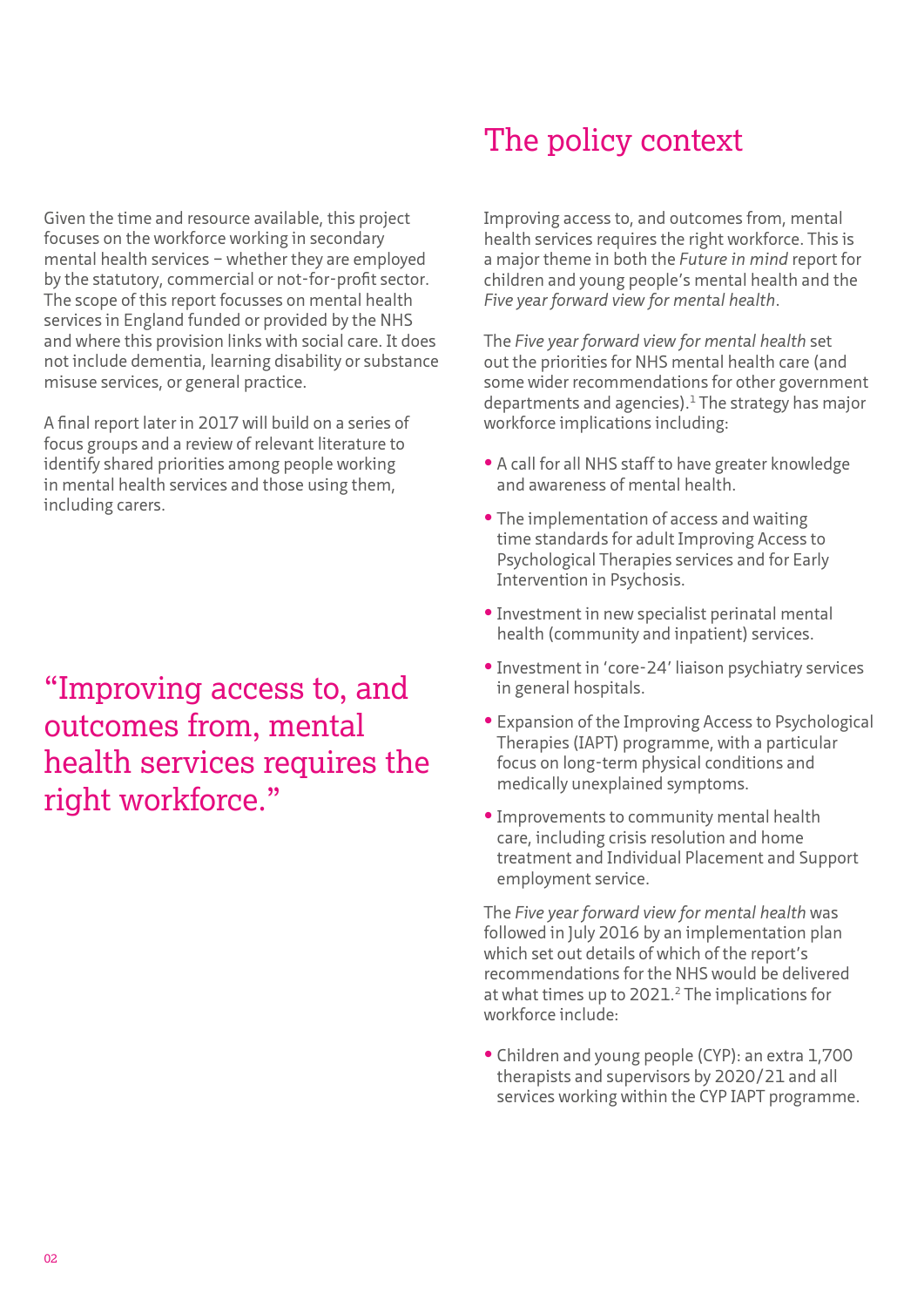- **•** Perinatal mental health: new multi-disciplinary teams providing evidence-based interventions and building relationships with other health services (for example, maternity and health visiting services).
- **•** Common mental health problems: 3,000 additional psychological therapists working in primary care and focusing on the needs of people with long-term conditions and medically unexplained symptoms, and of older people.
- **•** Community, acute and crisis care: developing a workforce to meet new standards for Early Intervention in Psychosis, to deliver Individual Placement and Support, to provide more physical health checks and psychological therapies to people with severe mental illnesses, and to extend access to liaison services in acute hospitals and to crisis resolution and home treatment services in the community.
- **•** Secure care: developing a workforce capable of supporting people in the community for people who do not (or no longer) need to be in secure mental health care.
- **•** Health and justice: expanding the liaison and diversion workforce, including a wide range of skills, backgrounds and competencies.

The implementation plan also notes the importance of supporting the mental health of the NHS workforce in order to improve quality and productivity, including through initiatives such as line manager training, providing rapid access to psychological therapies, mindfulness exercises and regular health checks.

NHS England subsequently published a one-year-on review of progress towards meeting these objectives. It noted that significant progress was already being made in many aspects of their process, including in both adult and children's IAPT, perinatal mental health and early intervention in psychosis. Other areas, such as crisis care, employment support and liaison psychiatry, are at an earlier stage of development in line with the implementation plan.3

*Future in mind*4 was the result of a Department of Health taskforce investigating how to improve child and adolescent mental health support. It set out a range of recommendations for improvement and required local areas to produce Transformation Plans in order to receive a share of £1.25 billion investment over five years that was allocated as part of the 2015 Budget.

Key features of *Future in mind* with major workforce implications include:

- **•** Creating "a [health, education and social care] workforce with the right mix of skills, competencies and experience" that can "promote mental health", "identify…problems early", "offer appropriate support", make referrals to targeted and specialist services and "work in a digital environment with young people who are using online channels to access help and support".
- **•** Multi-professional training for all paediatric staff in physical and mental health "and the development of service models (such as paediatric liaison) which recognise the interaction and overlap between physical and mental health".
- **•** Staff in targeted and specialist services "need a wide range of skills brought together in the CYP IAPT core curriculum". (This programme currently covers 68 per cent of the population and is a Mandate commitment to roll out further).
- **•** A strategic approach to workforce planning: it proposes a "census and needs assessment" of the workforce "as the first stage in determining a comprehensive cross-sector workforce and training strategy".
- **•** Accredited training in children's mental health "should be a requirement for all those working in commissioning of children and young people's services".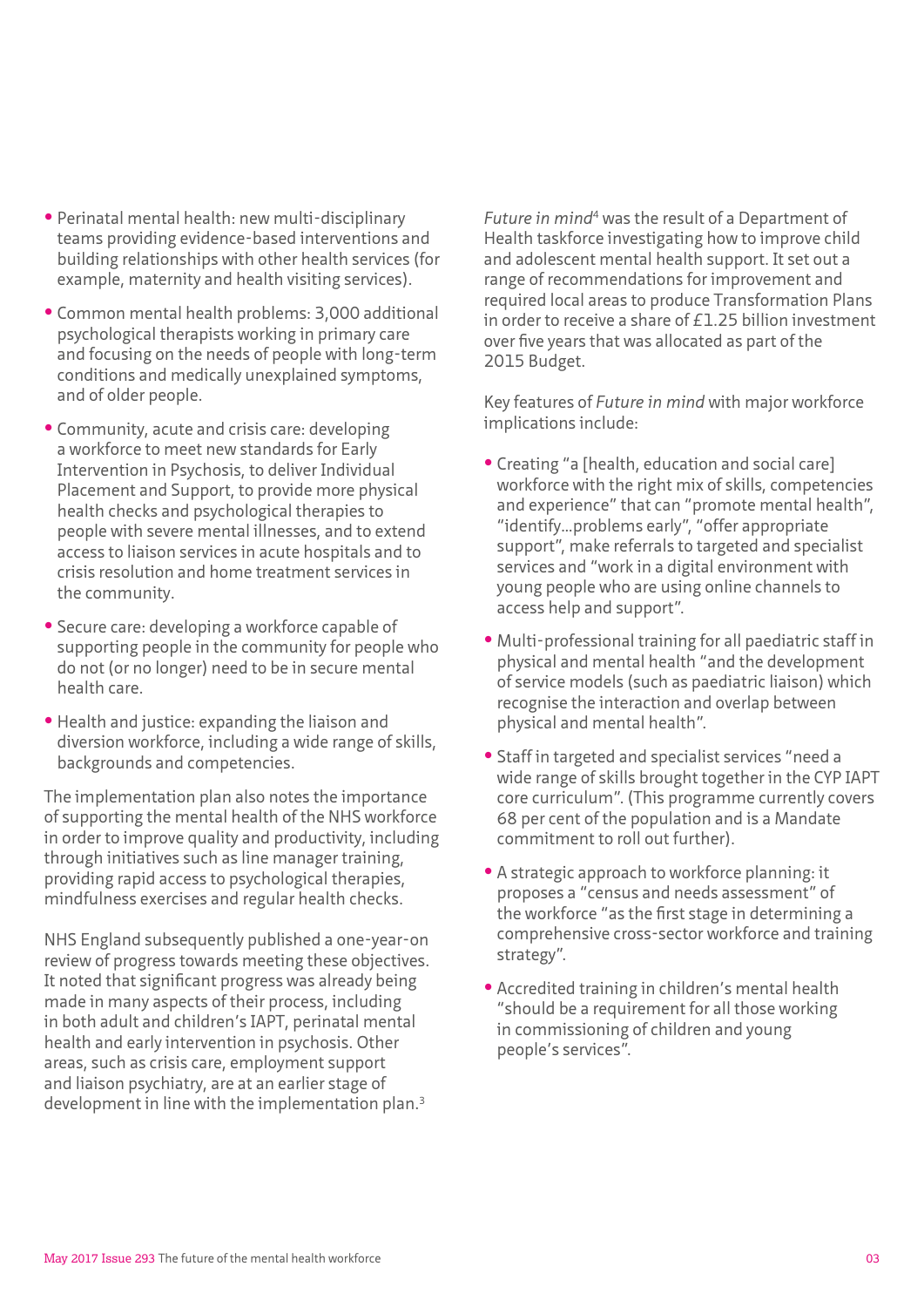## Developments impacting on workforce

In addition to the impact of mental health service changes, the future shape of the mental health workforce will be affected by a range of wider developments and policy changes. Alongside uncertainty relating to the outlook for the UK economy and funding for public services, the following issues are highlighted:

## Apprenticeships

The Government has announced measures to increase the number of apprenticeships and included a target for public sector organisations and a levy of 0.5 per cent of the total pay bill from April 2017. This is likely to create opportunities for mental health services, for example to create nursing associate roles for apprentices, but will also create pressures on already limited funding for the existing workforce. It is unclear as yet how far mental health care providers are creating apprenticeship roles to ensure they recoup the cost of the levy. 1

## Education funding reforms

The move from bursaries to loans to fund most health professional training from September 2017 may impact the numbers of people choosing to train in these fields. There are concerns from some quarters that this could disproportionately affect numbers of student nurses choosing mental health careers. 2

The Government has committed to increasing the number of health professional training places by 10,000. If this is successful, this will increase demand on services to provide placement opportunities and offer supervision to trainees.

### New roles

The nursing associate role is being piloted in a number of mental health services. It is as yet unclear how far nurse associates will be additional to existing nurse roles or a substitute for some, and the implications of this development for mental health services. Physician associates are also likely to become a part of the future mental health workforce along with other new or expanding roles such as peer supporters, navigators and mentors. 3

#### Flexible working 4

The Government is seeking to increase opportunities for NHS staff to work flexibly, for example to have greater choice over shifts or to have term-time contracts. This could help to reduce the NHS's reliance on bank and agency staffing by enabling establishment staff to work flexibly.

#### Retention 5

NHS Employers is working with 100 NHS providers (including 12 mental health trusts) to support them to retain staff. The scheme includes examining why staff choose to leave or stay in their organisations and then helps them to develop, deliver and evaluate plans for improved retention. Learning from this initiative should help health care organisations to retain staff more effectively.

#### STPs, Vanguards and New Models of Care 6

Many Vanguard sites, including those focused on mental health, are developing new approaches with implications for the future workforce, for example increasing capacity in community services to reduce demand on inpatient care or developing alternative crisis pathways. This direction of travel is strongly supported in most STPs, some of which include specific pledges to develop improved mental health services (including prevention and earlier intervention) that will have a significant impact on the workforce.

An analysis by the Nuffield Trust concludes that the whole of the NHS faces a "huge organisational development challenge" in reshaping the workforce to implement new models of care. It notes that while training new staff will be crucial, "the biggest opportunity to reshape the workforce lies in developing the skills of the current workforce, particularly the non-medical workforce" for example in supporting people managing long-term conditions.5

#### The 'Brexit' effect There are more than 161,000 people from the European Economic Area (EEA) working in social care and health care in England.<sup>6</sup> While these 7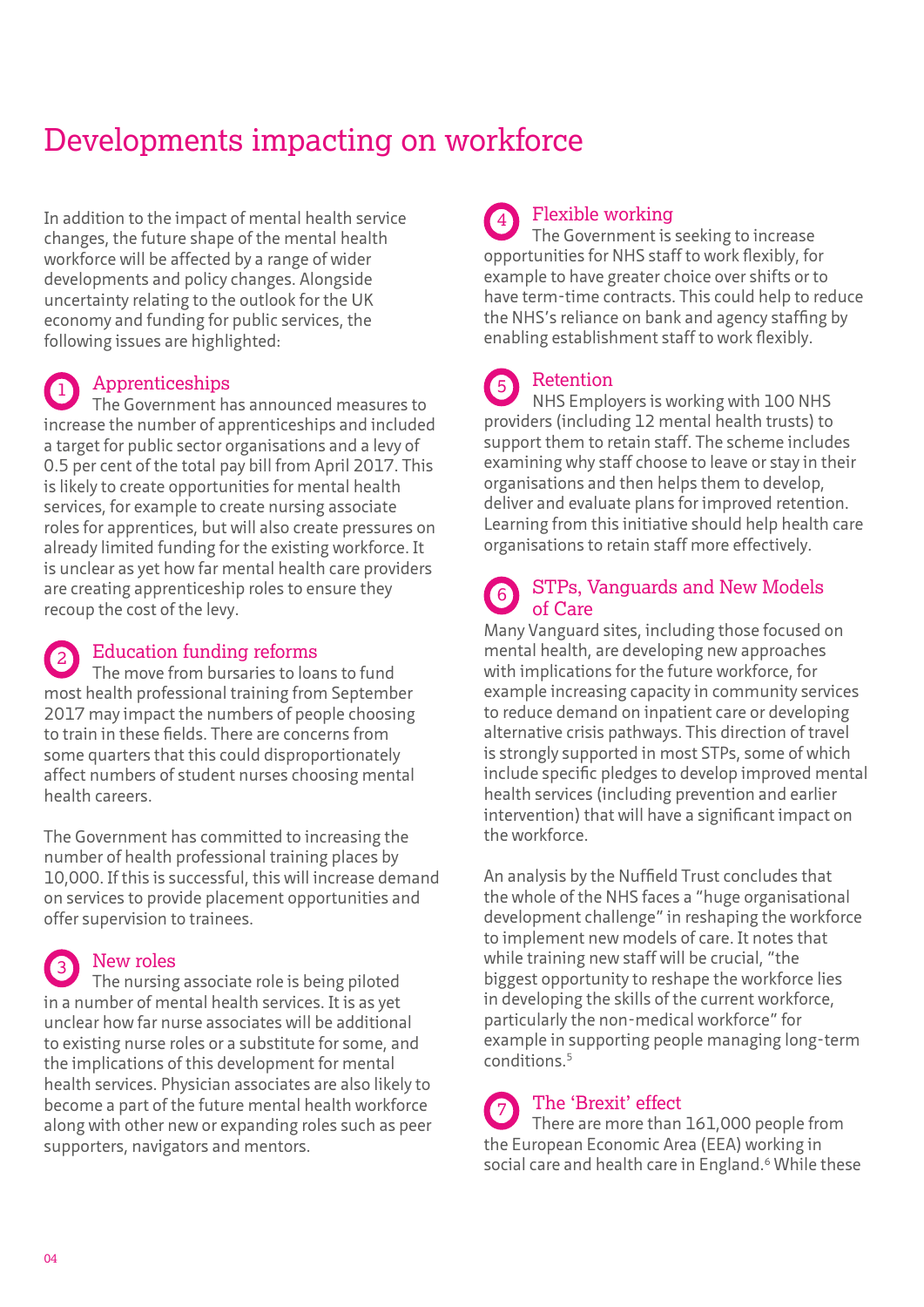are not disproportionately employed in mental health care, there are significant numbers of people working in NHS, local authority, voluntary sector and independent mental health providers from the rest of Europe.

It is as yet unclear what impact Britain's future relationship with Europe will have on this section of the workforce long-term, although in the short-term there is evidence of uncertainty about the future for those working in the UK and – one could speculate – the possibility amongst potential recruits to be reticent about coming to Britain who might otherwise have chosen to work here.

### The Carter Review

NHS Improvement's review of efficiency and productivity in the NHS, led by Lord Carter of Coles, is currently investigating mental health and community trusts in England. The report, due to be published in late 2017, could have an impact on working patterns and financial management in mental health services. 8

## Rising demand

It has been suggested that by 2030 there could be as many as two million more people in the UK with a mental health problem than there are today – predominantly as a result of a growing population.7 An estimated 1.8 million people were in contact with specialist NHS services in England during 2015/16,<sup>8</sup> and we expect the numbers of people coming forward for help to continue to grow. In turn this will have implications for the workforce within those services. 9

#### Tackling inequalities in access and outcomes 10

Of further relevance are known issues within current service provision, and the importance of ensuring the right workforce is in place to tackle inequalities in access and outcomes. Such inequalities are particularly marked for people from some Black and Minority Ethnic communities, who are less likely to access mental health treatment and more likely to be detained under the Mental Health Act. It is vital we see a much greater focus at a national level in tackling these inequalities and ensure everyone can access

high quality, appropriate care and support. Meeting the needs of marginalised and vulnerable groups requires workforces to operate in different, flexible, and creative ways. There are interesting examples of partnerships between NHS providers and the third sector in this space.

#### Focus on access and waiting times 11

In recent times there has been a greater focus in national policy on the issue of improving access and waiting times for mental health services, with the introduction of a number of specific new waiting time targets.

For example, new national standards state that over 50 per cent of people with first episode psychosis are treated with a NICE-approved package of care within two weeks of referral. Provisional, experimental data from NHS Digital<sup>9</sup> shows that in a three-month period between the beginning of September and the end of November 2016, across English trusts there were 2,283 referrals on the Early Intervention Psychosis (EIP) pathway for treatment. Of these, 65.9 per cent (1,504) waited less than two weeks to begin treatment. There were, however, 12 trusts where over 50 per cent of referrals on the EIP pathway had to wait more than two weeks.

Should new waiting time standards be introduced across more mental health services then these will have implications for the workforce required to deliver them.

#### Reducing inappropriate out of area placements 12

The Government's national ambition of eliminating inappropriate OAPs for adults is being measured through a new dataset Out of Area Placements in Mental Health Services. Data from NHS Digital indicates that at the end of October 2016, there were 7,161 open ward stays in adult acute inpatient mental health care. Of these, where distance travelled could be calculated, 284 people (4 per cent) were receiving care 50 km+ away from their home postcode.10 Ensuring more people have access to appropriate services closer to home has implications for future workforce planning.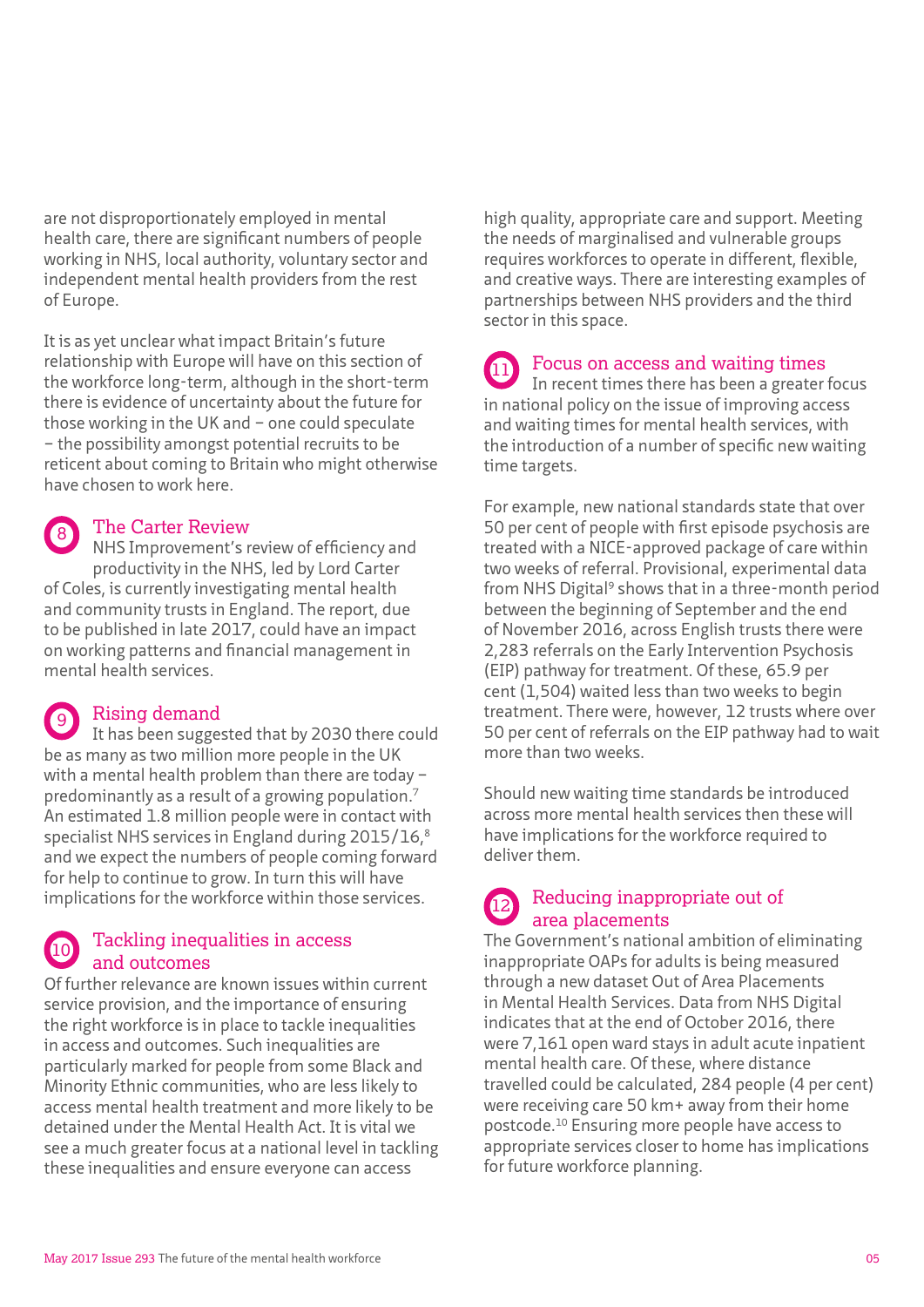## The current clinical mental health workforce

The scope of the project will examine the mental health workforce – including clinical and management related roles. The below gives an overview of a selection of key available statistics relating to the current clinical mental health workforce. This draws largely on data from the World Health Organization and NHS Digital. It should be noted that NHS mental health services are delivered by a wide range of organisations from the statutory, commercial and third sectors. National workforce datasets, such as those outlined below, largely derive from employment statistics within statutory organisations, rather than those employed within commercial and third sector organisations providing NHS treatment and care, and therefore should be interpreted with care.

### **Psychiatry**

The World Health Organization estimates that, across the whole of the United Kingdom, 14.63 psychiatrists were working in the mental health sector in 2014 per  $100,000$  people in the general population.<sup>11</sup> This compares to 14.1 in France, 20.1 in the Netherlands, 18.31 in Sweden, 13.42 in Canada, and 12.4 in the United States.12

According to NHS Digital provisional statistics covering English NHS Trusts and CCGs, in October 2016 there were 8,819 psychiatrists (full time equivalent, total number across all grades).13

Whilst the overall number of psychiatrists in England has increased in recent years, there are challenges facing the profession. Firstly, attrition rates amongst consultant psychiatrists aged 53 or less have been substantially higher than the attrition of NHS consultants as a group.15 Secondly, there have been lower rates of trainees progressing with their training. Nearly one in five doctors in training failed to progress from core psychiatry training into higher speciality training.16



"Whilst the overall number of psychiatrists in England has increased in recent years, there are challenges facing the profession."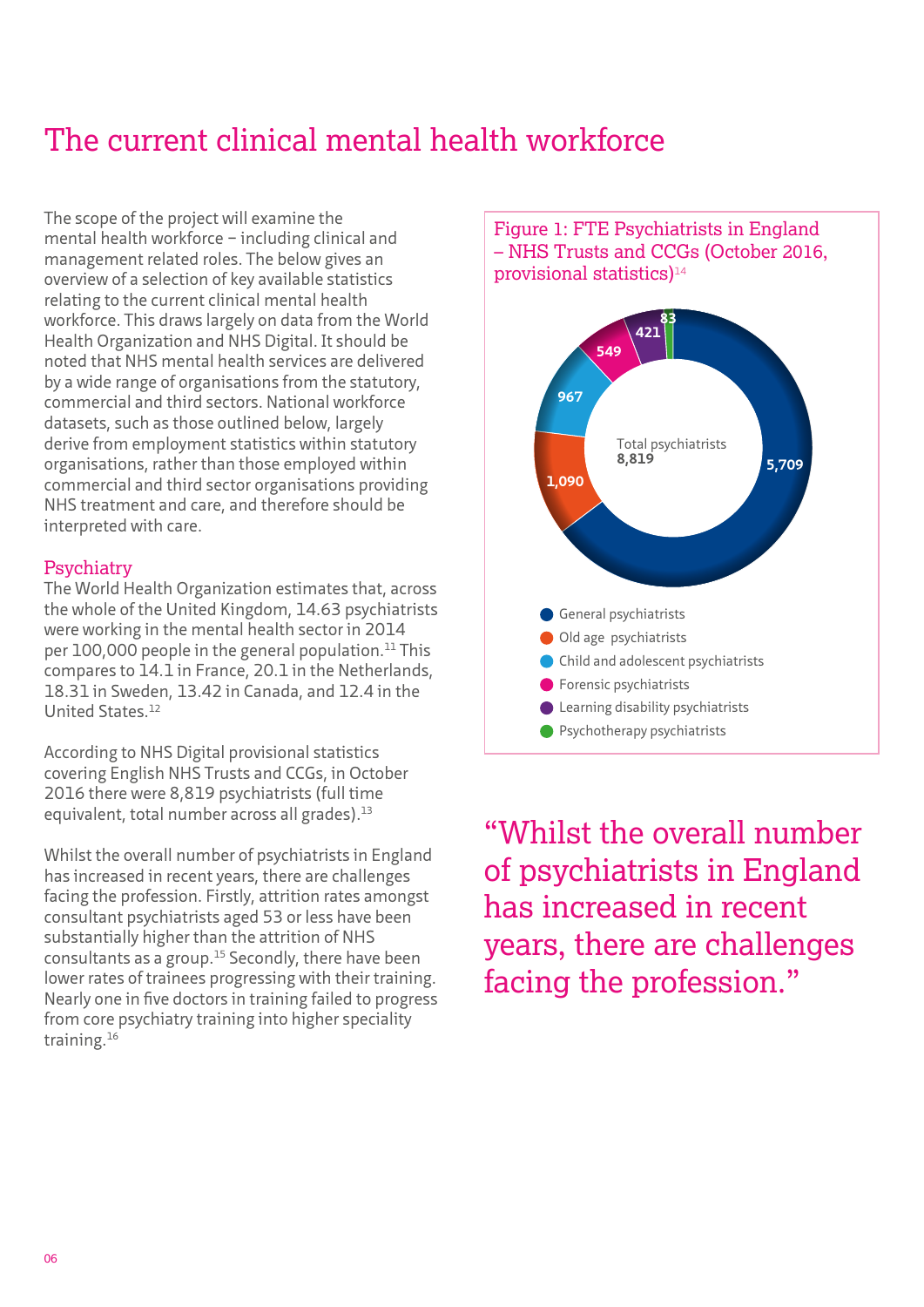## Mental health nursing

The World Health Organization estimates that, across the whole of the United Kingdom, 67.35 nurses were working in the mental health sector in 2014 per 100,000 people in the general population.<sup>17</sup> This compares to 90.86 in France, 52.9 in Sweden, 53.31 in Canada, and 70.91 in Australia.<sup>18</sup>

Provisional data from NHS Digital showed that there were a total of 35,943 mental health nurses in October 2016.19 The number of nurses fell by over ten per cent between October 2009 and October 2016, when there were 40,862 mental health nurses in post.20 Over the same period, there was an increase in the overall numbers of community psychiatry nurses, and reductions elsewhere.

### Figure 2: FTE mental health nurses in English Trusts and CCGs (October 2016 provisional data)<sup>21</sup>

|                             | October 2009 | October 2016 |
|-----------------------------|--------------|--------------|
|                             | 40,682       | 35,943       |
| <b>Community psychiatry</b> | 15,295       | 16,350       |
| Nurse consultant            | 33           | 53           |
| Modern Matron               | 48           | 44           |
| Nurse Manager               | 647          | 945          |
| Other 1st Level Nurse       | 14,450       | 15,172       |
| Other 2nd Level Nurse       | 116          | 136          |
| <b>Other psychiatry</b>     | 25,387       | 19,582       |
| Nurse consultant            | 109          | 97           |
| Modern Matron               | 550          | 395          |
| Nurse Manager               | 1,060        | 1,095        |
| Other 1st Level Nurse       | 23,230       | 17,901       |
| Other 2nd Level Nurse       | 438          | 104          |

The Royal College of Nursing (RCN) have highlighted issues relating to the "debanding" in the mental health nurse workforce, where there has been a fall in higher bands of nurses.<sup>22</sup>

Additionally, RCN research reported in The Guardian in 2016 highlighted high numbers of vacancies amongst mental health nurses. Their research found that London hospitals had 10,000 nursing vacancies and NHS mental health trusts were among the worst affected by shortages of nurses.<sup>23</sup>

Potentially in response to such vacancies, there has been a reported greater reliance on temporary and agency staff. According to the King's Fund, by 2014 requests for temporary nursing in mental health services had increased by two-thirds.<sup>24</sup>

## Nursing support staff

Provisional data from NHS Digital showed that there were a total of 1,611 nursing support staff (nursing assistants/auxiliaries, and nursing assistant practitioners) in the community psychiatry group in post at October 2016.25 Again, these numbers have decreased since October 2009, when 1,979 staff were in post.<sup>26</sup>

Within the "other psychiatry" staff group, 19,149 nursing support staff were in post at October 2016. Within this group, overall numbers have remained largely stable since October 2009 when 19,337 staff were in post. However, within this staff group numbers are some interesting trends. Numbers of FTE nursing assistant/auxiliary staff have decreased from 13,727 in October 2009 to 8,296 in October 2016. Numbers of healthcare assistants have increased from 2,747 to 6,824 over the same period. Similarly, staff employed under the "support worker" label have increased from 2,841 to 3,739 FTE over the same period.<sup>27</sup>

## Psychology and other therapies

The World Health Organization estimates that, across the whole of the United Kingdom, 12.8 psychologists were working in the mental health sector in 2014 per 100,000 people in the general population.28 This compares to 10.77 in France, 47.42 in Canada, 12.78 in Denmark, and 16.68 in Australia.<sup>29</sup>

Provisional data from NHS Digital shows that in October 2016 a total of 7,057 FTE staff were in post within clinical psychology roles, a slight increase on October 2009 when 6,797 professionals were in post.30

From the same dataset, the number of psychotherapists has increased significantly over the same period. In October 2009 provisional data from NHS Digital indicates that 1,214 FTE staff were in post in psychotherapy roles, rising to 4,341 in October 2009.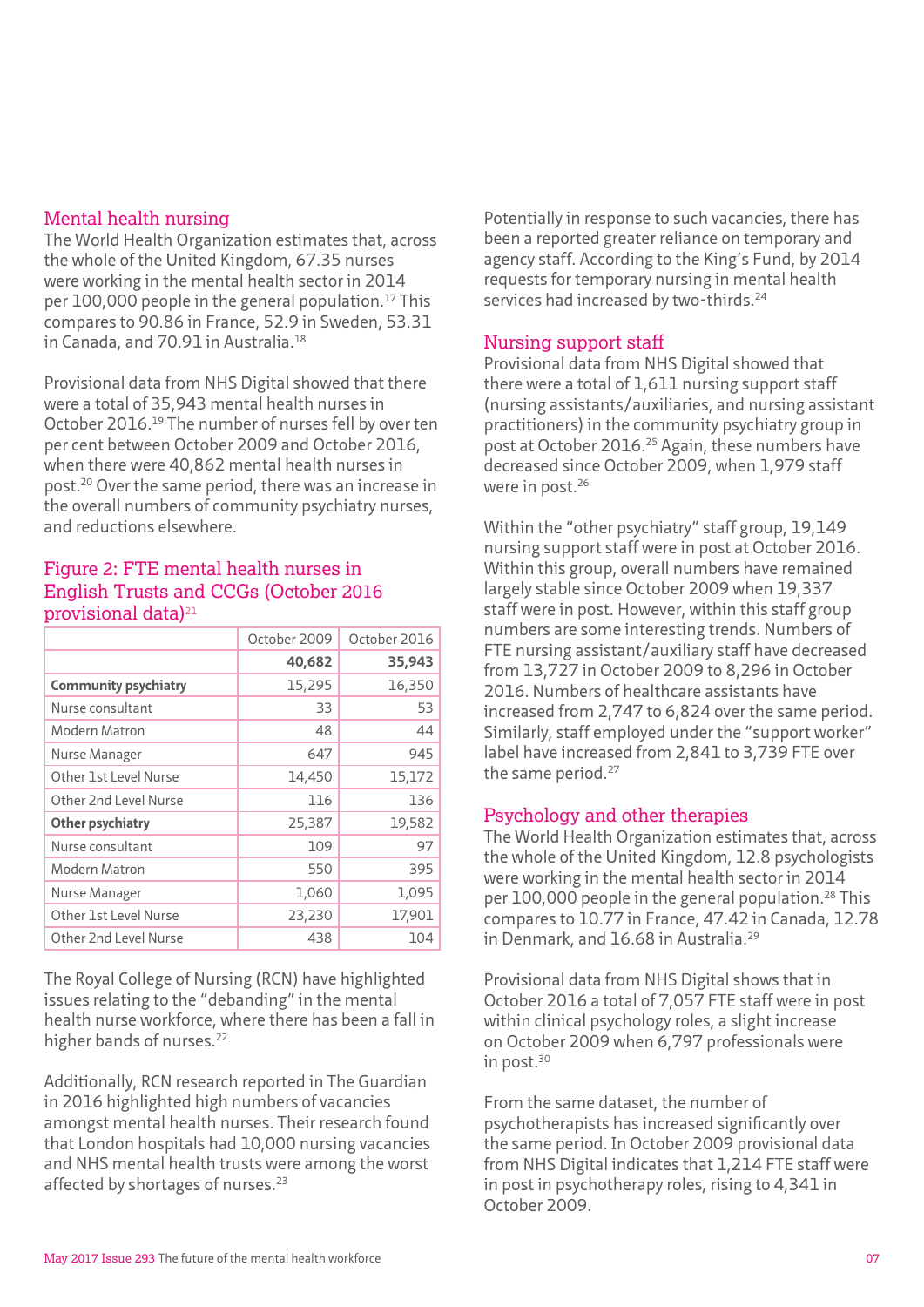Within clinical psychology support roles, there were 1,221 assistant practitioners in post in October 2009, rising to 1,825 in October 2016. Numbers of trainees and students however has reduced over the same period, from 1,832 in October 2009 to 1,305 in October 2016.31

In the psychotherapy support group, there were 133 assistant practitioners in post in October 2009, rising to 750 in October 2016. There were 201 trainees and students in post in October 2009, and 287 in October 2016.32

Further data on the workforce relating to talking therapies is provided by the 2015 IAPT workforce census, which achieved a 90 per cent return rate from services. Data from this report indicated that, as at April 2015, there were 6,897 FTE therapists and practitioners, 780 trainees and 127 employment support advisors.<sup>33</sup> The 2015 IAPT workforce comprised 36 per cent Low Intensity (Step 2) workers, 62 per cent High Intensity (Step 3) workers and 2 per cent Employment Support workers. The IAPT workforce is predominantly female (79 per cent), White British (83 per cent) and relatively young (66 per cent were reported as being under 46 years of age), meaning that the IAPT workforce is not always representative of local populations and service users. The census also highlighted that the majority of therapy capacity within IAPT services related to cognitive behavioural therapy and counselling, with an "underrepresentation" of brief dynamic interpersonal therapy, interpersonal psychotherapy for depression and couples therapy". The census report recommended that "increasing capacity for the full range of NICE approved therapies for depression will improve patient choice and may lead to increased treatment take-up and recovery rates".34

### Social care

Social workers delivering statutory adult mental health services are currently most often employed or funded by local authorities. Skills for Care's national minimum dataset for social care estimates that there are 1.55 million jobs in the social care sector in England – across the independent and statutory sector, as well as direct payment recipients.<sup>35</sup> Across

the statutory and independent sector, 82.73 per cent per cent of workers are estimated to be British, 6.76 per cent from the European Economic Area (EEA, non-British) and 10.52 per cent from non-EEA countries.36

Further data from the national minimum dataset for social care estimates that 28,500 jobs in the sector are concerned with exclusively providing care and support to people with "mental disorders or infirmities", 1,500 of which are within local authorities, 15,000 in the independent sector and 12,500 through direct payment recipients. Some 483,500 jobs provide care and support to people with "mental disorders or infirmities" combined with other care and support provision. Of those, 56,000 roles are through local authorities and 428,000 within the independent sector.37

Between 2009 and 2015 the total social care workforce increased by some 18 per cent.<sup>38</sup> The number of adult social care jobs increased between 2014 and 2015 for independent employers by around 2 per cent (20,000 new jobs). The number of adult social care jobs in the NHS increased by 6 per cent (5,000 jobs) and the number of local authority jobs decreased by 8 per cent (10,000 jobs) over the same period. Skills for Care report that commonly cited reasons by councils for reductions in staff were restructures, service closures and the outsourcing of services.39

### Primary care

As at March 2016, there were 34,914 FTE General Practitioners, an increase of 0.9 per cent since September 2015.40 There have been reported concerns around recruitment, with a 2013 survey finding average vacancy rates of  $7.9$  per cent.<sup>41</sup>

The Government has set an objective of an extra 5,000 doctors working in general practice by 2020. NHS England report that numbers entering GP training are up by 10 per cent since 2015 and that Health Education England will fill a further 230 places in 2017/18 to ensure they reach 3,250 trainees per year.42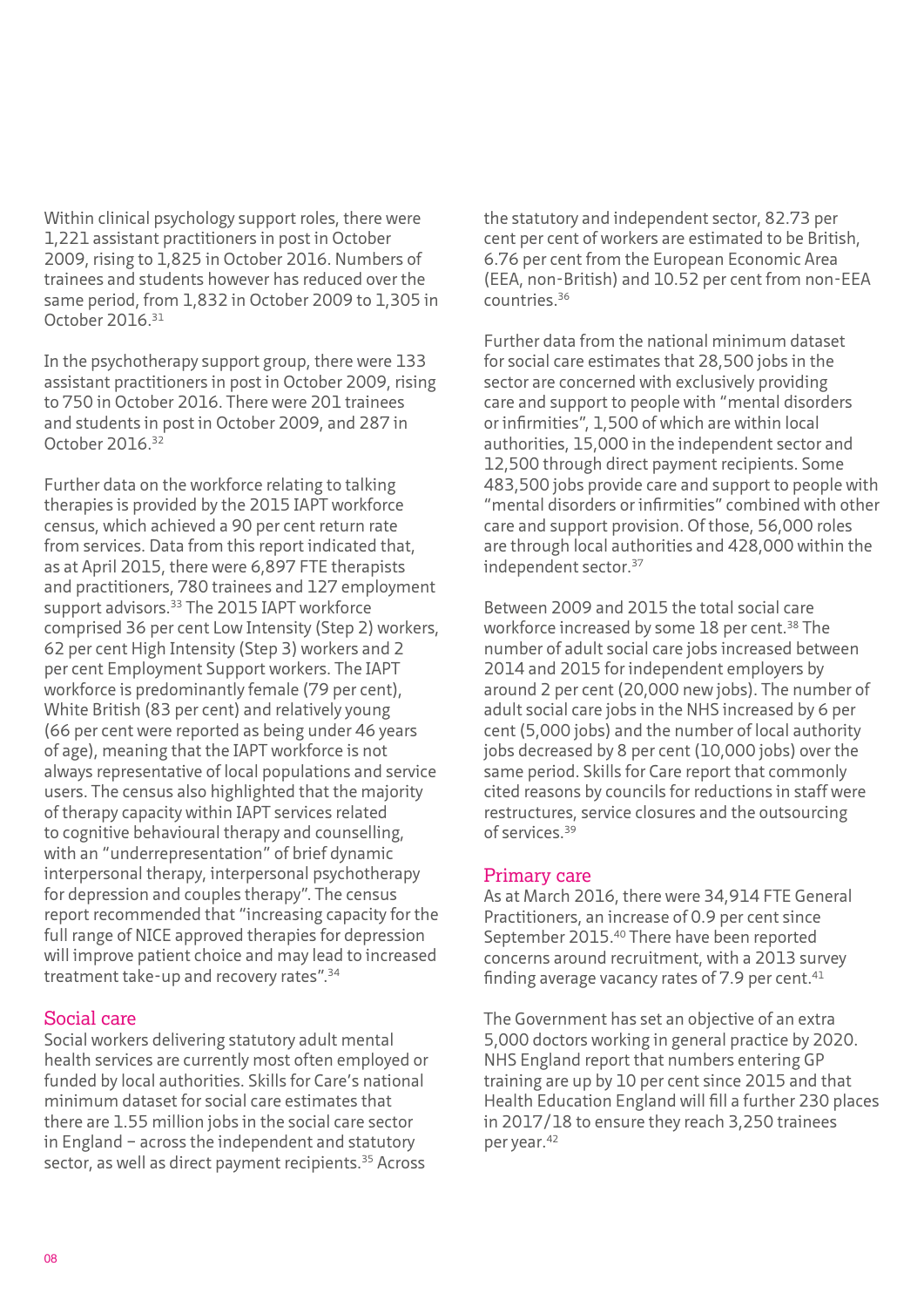## Towards a vision for the future

Centre for Mental Health are collating and analysing the views and experiences of people who use and work in mental health services in order to develop a vision for the workforce for the future. This work is ongoing and a final report will be published later in 2017. Some of the main themes emerging from the Centre's work so far include:

- 1. The need to create more flexible career paths to enable people to progress their careers working in a range of roles for different organisations (including in the voluntary and independent sector as well as the statutory sector).
- 2. The importance of peer support and new roles such as navigators in offering practical as well as clinical help to individuals, carers and families.
- 3. A growing role for mental health professionals in providing advice and consultancy to other workers, for example through liaison roles in hospitals, primary care, schools and the justice system.
- 4. The need to train mental health professionals to work in different ways, for example with families and support networks as well as individuals, and in using digital technology to communicate and share information with service users.
- 5. The importance of ensuring that new and emerging roles such as nursing associates and physician associates are adapted successfully to mental health support.
- 6. The need to address attrition rates in mental health services, to ensure that people have a positive experience of training and working in mental health care.
- 7. The importance of developing local solutions to specific needs and challenges in different areas while maintaining consistency of standards nationwide.
- 8. The importance of providing opportunities for older workers to continue to practise and develop their careers as the age profile of the workforce rises.

## Questions for Mental Health Network members

We are keen to hear the views of Mental Health Network members to inform the next stage of this project. We are particularly seeking views and experiences in relation to the following questions:

- 1. What opportunities are mental health care providers taking to make use of new roles, including apprenticeships, nursing and physician associates, and peer supporters? What issues have arisen from experience so far?
- 2. What measures are being taken to create more flexible ways of working for staff members wishing to pursue non-traditional career paths, and with what impact?
- 3. How are providers seeking to widen participation in the mental health workforce, particularly among the most excluded communities?
- 4. What impact have STPs had so far on local mental health workforce planning and development? What further impacts are envisaged longer term?
- 5. How far can local commissioners, providers and STPs innovate and develop alternative ways of working without creating unacceptable levels of variation?
- 6. How can we ensure that all of these developments reduce health inequalities and improve access, quality and outcomes for the most excluded and marginalised groups of people?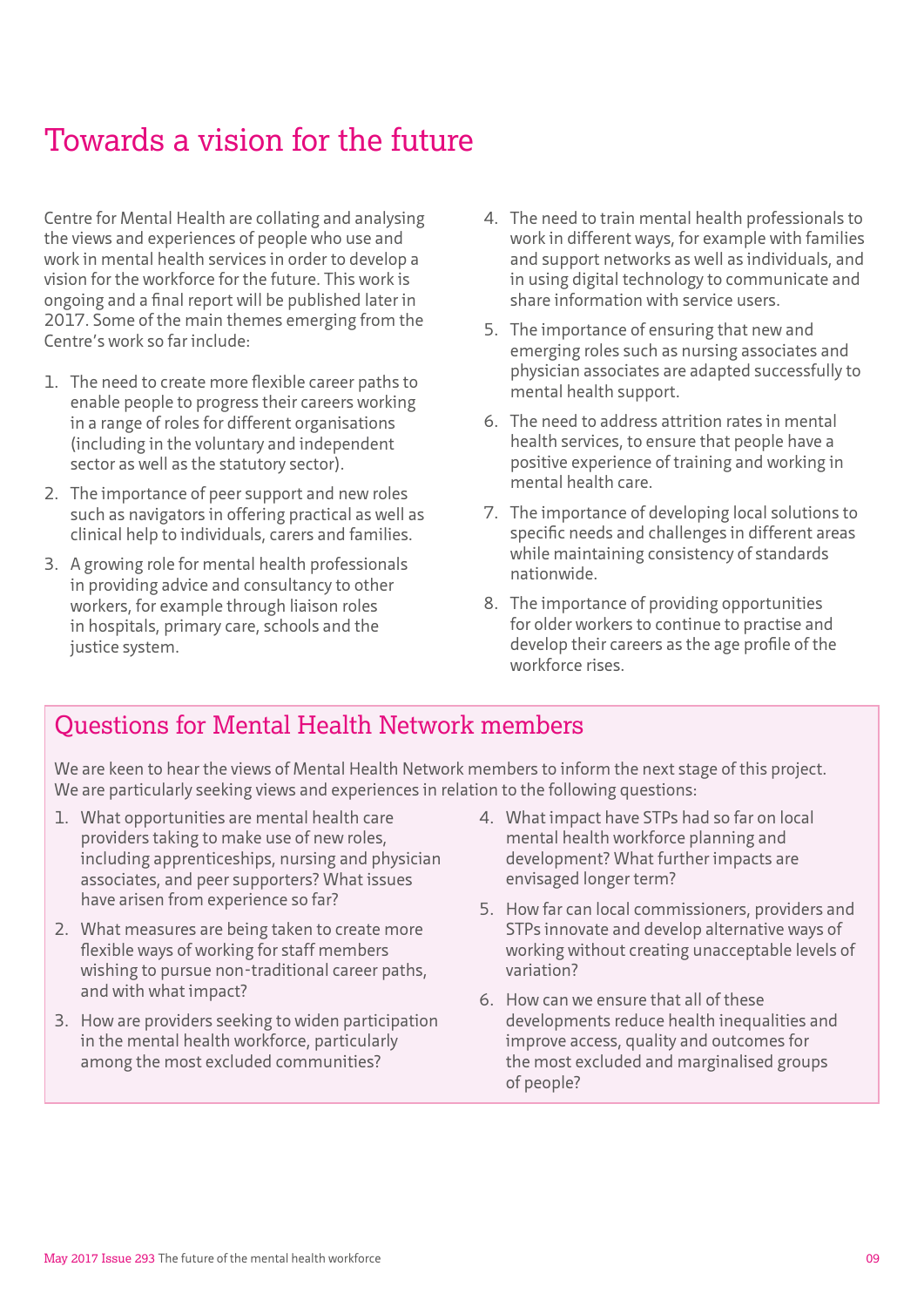## References

- 1. Mental Health Taskforce (2016), *[The five year](https://www.england.nhs.uk/wp-content/uploads/2016/02/Mental-Health-Taskforce-FYFV-final.pdf)  [forward view for mental health](https://www.england.nhs.uk/wp-content/uploads/2016/02/Mental-Health-Taskforce-FYFV-final.pdf)*.
- 2. NHS England (2016), *[Implementing the five year](https://www.england.nhs.uk/mental-health/taskforce/imp/)  [forward view for mental health](https://www.england.nhs.uk/mental-health/taskforce/imp/)*.
- 3. NHS England (2017), *[Five year forward view for](https://www.england.nhs.uk/wp-content/uploads/2017/03/fyfv-mh-one-year-on.pdf)  [mental health: one year on](https://www.england.nhs.uk/wp-content/uploads/2017/03/fyfv-mh-one-year-on.pdf)*.
- 4. Department of Health (2015), *[Future in mind](https://www.gov.uk/government/publications/improving-mental-health-services-for-young-people)*.
- 5. Imison C, Castle-Clarke S and Watson R (2016), *Reshaping the workforce to deliver the care patients need*. The Nuffield Trust.
- 6. Cavendish Coalition (March 2017), *[Statement on](http://www.nhsemployers.org/~/media/Employers/Documents/Cavendish%20Coalition/A50%20statement%20-%20Cavendish.pdf)  [the Government triggering of Article 50](http://www.nhsemployers.org/~/media/Employers/Documents/Cavendish%20Coalition/A50%20statement%20-%20Cavendish.pdf)*.
- 7. Mental Health Foundation (September 2013), *Starting today – The future of mental health services.*
- 8. NHS Digital (November 2016), *[Mental health](http://www.content.digital.nhs.uk/catalogue/PUB22561)  [bulletin: 2015-16 Annual Report](http://www.content.digital.nhs.uk/catalogue/PUB22561)*.
- 9. NHS Digital (January 2017). *[Mental health](http://content.digital.nhs.uk/catalogue/PUB23196)  [services monthly statistics final October,](http://content.digital.nhs.uk/catalogue/PUB23196)  [provisional November 2016, Experimental](http://content.digital.nhs.uk/catalogue/PUB23196)*.
- 10. Ibid.
- 11. World Health Organization (2015), *[Global health](http://apps.who.int/gho/data/node.main.MHHR?lang=en)  [observatory data repository – Human resources](http://apps.who.int/gho/data/node.main.MHHR?lang=en)  [data by country](http://apps.who.int/gho/data/node.main.MHHR?lang=en)*.
- 12. Ibid.
- 13. NHS Digital (January 2017), *[NHS workforce](http://content.digital.nhs.uk/searchcatalogue?productid=24139&returnid=1907)  [statistics – October 2016, provisional statistics:](http://content.digital.nhs.uk/searchcatalogue?productid=24139&returnid=1907)  [doctors speciality level HCHS doctors by grade and](http://content.digital.nhs.uk/searchcatalogue?productid=24139&returnid=1907)  [speciality in trusts and CCGs](http://content.digital.nhs.uk/searchcatalogue?productid=24139&returnid=1907)*.
- 14. Ibid.
- 15. Centre for Workforce Intelligence (2014), *[In-depth review of the psychiatrist workforce:](https://www.gov.uk/government/uploads/system/uploads/attachment_data/file/507557/CfWI_Psychiatrist_in-depth_review.pdf)  [main report](https://www.gov.uk/government/uploads/system/uploads/attachment_data/file/507557/CfWI_Psychiatrist_in-depth_review.pdf)*.
- 16. Ibid.
- 17. World Health Organization (2015), Op. cit.
- 18. Ibid.
- 19. NHS Digital (January 2017), Op. cit.
- 20. Ibid.
- 21. Ibid.
- 22. Royal College of Nursing (2014), *[Frontline first:](https://www2.rcn.org.uk/__data/assets/pdf_file/0004/600628/004772.pdf)  [Turning back the clock? RCN report on mental](https://www2.rcn.org.uk/__data/assets/pdf_file/0004/600628/004772.pdf)  [health services in the UK](https://www2.rcn.org.uk/__data/assets/pdf_file/0004/600628/004772.pdf)*.
- 23. The Guardian (25 January 2016), *[Number of](https://www.theguardian.com/society/2016/jan/25/number-of-mental-health-nurses-falls-10)  [mental health nurses falls by 10%](https://www.theguardian.com/society/2016/jan/25/number-of-mental-health-nurses-falls-10).*
- 24. Addicot R, Maguire D, Honeyman M and Jabbal J (2015), *Workforce planning in the NHS*. The Kings Fund.
- 25. NHS Digital (January 2017), Op. cit.
- 26. Ibid.
- 27. Ibid.
- 28. World Health Organization (2015), Op. cit.
- 29. Ibid.
- 30. NHS Digital (January 2017), Op. cit.
- 31. Ibid.
- 32. Ibid.
- 33. NHS England and Health Education England (2016), *[2015 IAPT workforce census report](https://www.england.nhs.uk/mentalhealth/wp-content/uploads/sites/29/2016/09/adult-iapt-workforce-census-report-15.pdf)*.
- 34. Ibid.
- 35. Skills for Care (2016), *[Adult social care workforce](https://www.nmds-sc-online.org.uk/content/view.aspx?id=Adult%20social%20care%20workforce%20reports%20-%20estimates)  [estimates](https://www.nmds-sc-online.org.uk/content/view.aspx?id=Adult%20social%20care%20workforce%20reports%20-%20estimates)*.
- 36. Ibid.
- 37. Skills for Care (September 2016), *[The state of the](https://www.nmds-sc-online.org.uk/Get.aspx?id=999138)  [adult social care sector and workforce in England](https://www.nmds-sc-online.org.uk/Get.aspx?id=999138)*.
- 38. Ibid.
- 39. Ibid.
- 40. NHS Digital (September 2016), *[General and](http://content.digital.nhs.uk/catalogue/PUB21772)  [personal medical services, England September](http://content.digital.nhs.uk/catalogue/PUB21772)  [2015 – March 2016, provisional experimental](http://content.digital.nhs.uk/catalogue/PUB21772)  [statistics](http://content.digital.nhs.uk/catalogue/PUB21772)*.
- 41. Kaffash J (February 2013). *[GP vacancy rates](http://www.pulsetoday.co.uk/your-practice/practice-topics/employment/gp-vacancy-rates-quadruple-in-twoyears/20002034.article#.VS5l9U1FCHs)  [quadruple in four years,](http://www.pulsetoday.co.uk/your-practice/practice-topics/employment/gp-vacancy-rates-quadruple-in-twoyears/20002034.article#.VS5l9U1FCHs)* Pulse.
- 42. NHS England (March 2017), *[Next steps on the](https://www.england.nhs.uk/wp-content/uploads/2017/03/NEXT-STEPS-ON-THE-NHS-FIVE-YEAR-FORWARD-VIEW.pdf)  [NHS five year forward view](https://www.england.nhs.uk/wp-content/uploads/2017/03/NEXT-STEPS-ON-THE-NHS-FIVE-YEAR-FORWARD-VIEW.pdf)*.